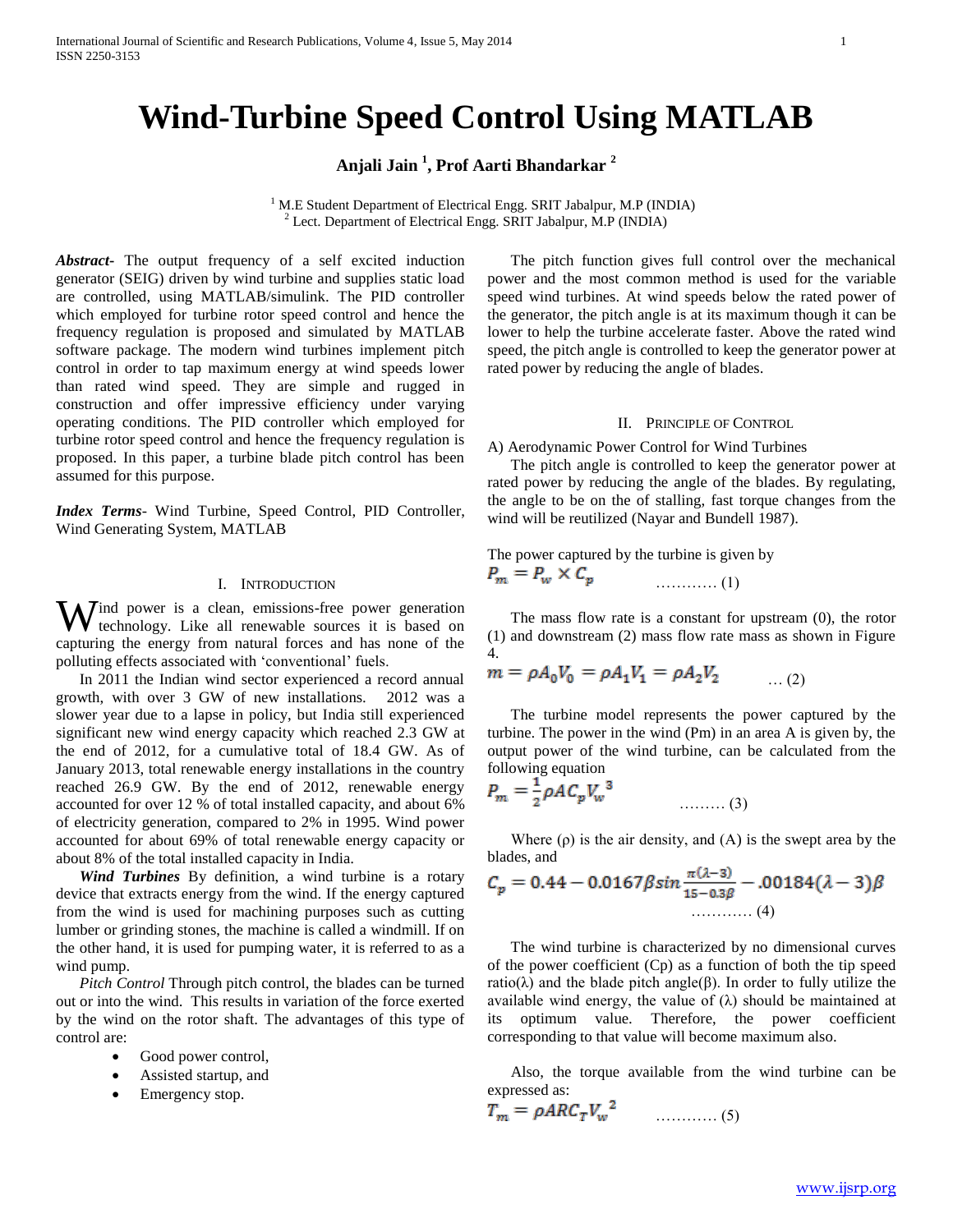International Journal of Scientific and Research Publications, Volume 4, Issue 5, May 2014 2 ISSN 2250-3153

Where  $C_T$  is the torque coefficient which is given by  $C_T = Cp/$ λ

Then, the aerodynamic torque, Tm can be written as follows:

$$
T_m = 0.5A \left[ (0.44 - 0.0167 \beta \sin \frac{\pi (\frac{v}{v_w} - 3)}{(15 - 0.3\beta)} \right]
$$
  
0.00184  $\left( \frac{\omega_t R}{v_w} - 3 \right) \beta \left| \frac{v_w^3}{\omega_t} \right|$   
........(6)

 The fundamental dynamics of the variable-speed wind turbine are captured with the following simple mathematical model:

$$
J_t \omega_t = T_w - T_m \tag{7}
$$

#### B) Dynamic Model Linearization

 A traditional approach to design commonly used linear controllers such as proportional-integral-derivative (PID) requires that the non-linear turbine dynamics be linearized about a specified operating point. Linearization of the turbine equation (7) would yield:

$$
J_t \Delta \omega_t = \gamma \Delta \omega_t + \varepsilon \Delta V_w + \delta \Delta \beta \qquad \qquad (8)
$$
  
Where the linearization coefficients are given by  

$$
\gamma = \frac{\partial T_m}{\partial \omega_t} \bigg| op = \frac{\partial}{\partial \omega_t} (J_t \omega_t) \bigg| op = \frac{1}{2} \rho A V_{wop}^3 \frac{\partial}{\partial \omega_t} \bigg[ \frac{C_p(\beta, \lambda)}{\omega_t} \bigg] \bigg| op
$$

$$
\varepsilon = \frac{\partial T_m}{\partial V_w} \bigg| op = \frac{1}{2} \rho A \frac{1}{\omega_{top}} \frac{\partial}{\partial V_w} \big[ C_p(\lambda, \beta) \times V_w^3 \big] \bigg| op
$$

$$
\delta = \frac{\partial T_m}{\partial \beta} \bigg| op = \frac{\partial}{\partial \beta} (J_t \omega_t) \bigg| op = \frac{1}{2} \rho A \frac{V_{wop}^3}{\omega_{top}} \frac{\partial}{\partial \beta} C_p(\lambda, \beta) \bigg| op
$$

Here,  $\Delta\omega$ ,  $\Delta V$ w, and  $\Delta\beta$  represent deviations from the chosen operating point,  $\omega_{top}$ ,  $V_{wop}$ , and  $\beta_{top}$ .

# **Pitch Actuator System Modeling**

 $I_t s \Delta \omega_t = \varepsilon \Delta V_w(s) + \gamma \Delta \omega_t + \delta \Delta U(s)$ <br>Now the turbine rotor shaft speed can be represented as<br> $\Delta \omega_t = \left[\frac{\varepsilon}{J_t} \Delta V_w(s) + \frac{\delta}{J_t} \Delta U(s)\right] \frac{1}{s-b}$ 

# *Model of Actuator*

 The permanent magnet DC motor is used as an actuator turbine blade adjustment, which may be represented by the block diagram shown in Figure 6 where  $Ua(s)$  and  $Uo(s)$  are the Laplace transform of the pitch angle input and output respectively, Km is the gain constant, and  $\tau_m$  is the time constant of the permanent magnet DC motor.





## *Complete Speed Control System*

 The proposed wind-turbine speed control, shown in Figure 8, is simulated by MATLAB -Simulink software package Figure 9. The systematic approach to PID controller design provides a means of visually observing the effect of gain changes on the Root Mean Square (RMS) speed error. So in order to assess controller performance, the root mean square of the error between the actual rotational speed and the desired rotational speed indicates the capability of the controller to reject the wind speed fluctuations. The simulation was used repeatedly. Each of the gains was varied over a wide region. Observation of the system response inputs provides direction in choosing gain values. The PID controller parameters are tuned according this approach to give the optimal performance:  $K<sub>P</sub> = 15$ ,  $Ki = 20$  and  $K_d = 0.1$ . The wind speed is changed between 4.7 m/s to 8.1 m/s. In response, the control system will exhibits a corresponding change in blade angle between 5 deg. to 15 deg. in order to keep the rotor speed constant at the reference value 47.1 rad/s, as shown in Figure.10